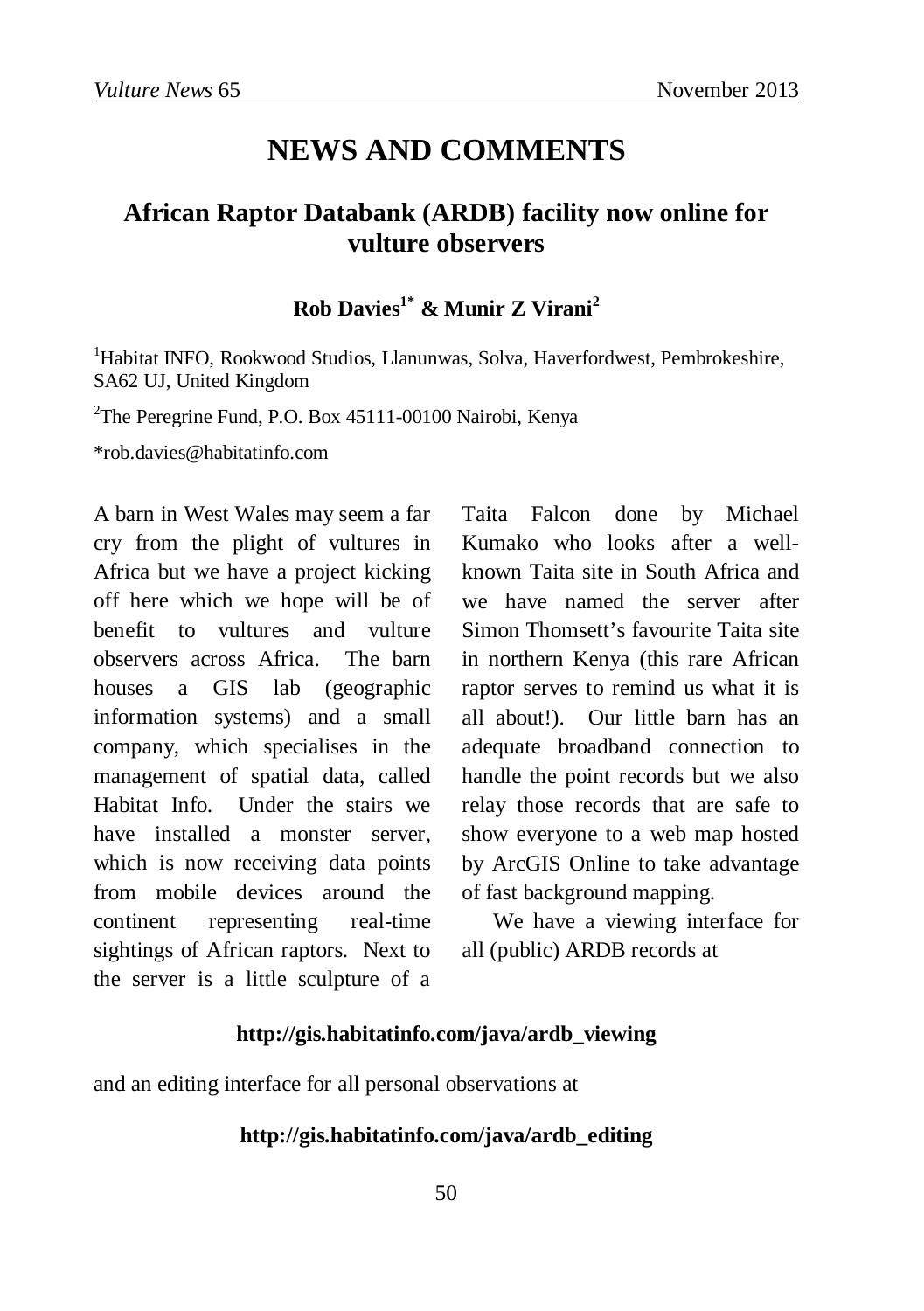But you will need to register first with the database before submitting and editing records so that we can protect any sensitive information. Full details

on the registration process and the latest available recording applications for your phone or mobile device may be found at:

#### **http://www.habitatinfo.com/ardb**

We are currently in the process of launching a free app for android phones that will work offline thanks to help received from CMS (Raptors MoU) and an anonymous donor in the USA. The database already holds 57547 records as of 6 January 2014.

ArcGIS is a suite of software provided by ESRI, Environmental Systems Research Institute, who do a lot for conservation and kindly agreed to The Peregrine Fund applying under a grant scheme to access this state of the art facility at a fraction of its normal cost. The Peregrine Fund have very generously agreed to cover the cost of the software licence for a five year period of building the database and Habitat Info have done the hardware. We are now in a position to make this facility freely available to you to handle the management of observations, photographs, sounds for identification in a mapping context and to support the rapid accumulation of information and knowledge that is now occurring through the highly successful African Raptor list server and website (www.africanraptors.org).

The African Raptor Databank project or ARDB is envisaged as more than a web facility for the raptor recording community. It offers database management tools to receive data in all sorts of formats, even good old-fashioned excel spreadsheets, and to synchronise the data across regional offices in southern Africa (coordinated by Andre Botha, Bird of Prey Working Group, EWT), East Africa (Munir Virani & Darcy Ogada, The Peregrine Fund), West Africa (Ralph Buij & Joost Brouwer, Niger Bird Atlas Project), and North Africa. (Hichem Azafzaf, AAO) We also hope to be able to appoint focal points in each African country for relaying results to national agencies at a later stage.

The project has a strong conservation focus that will go beyond monitoring species in the process of decline. After a five year data gathering period we plan to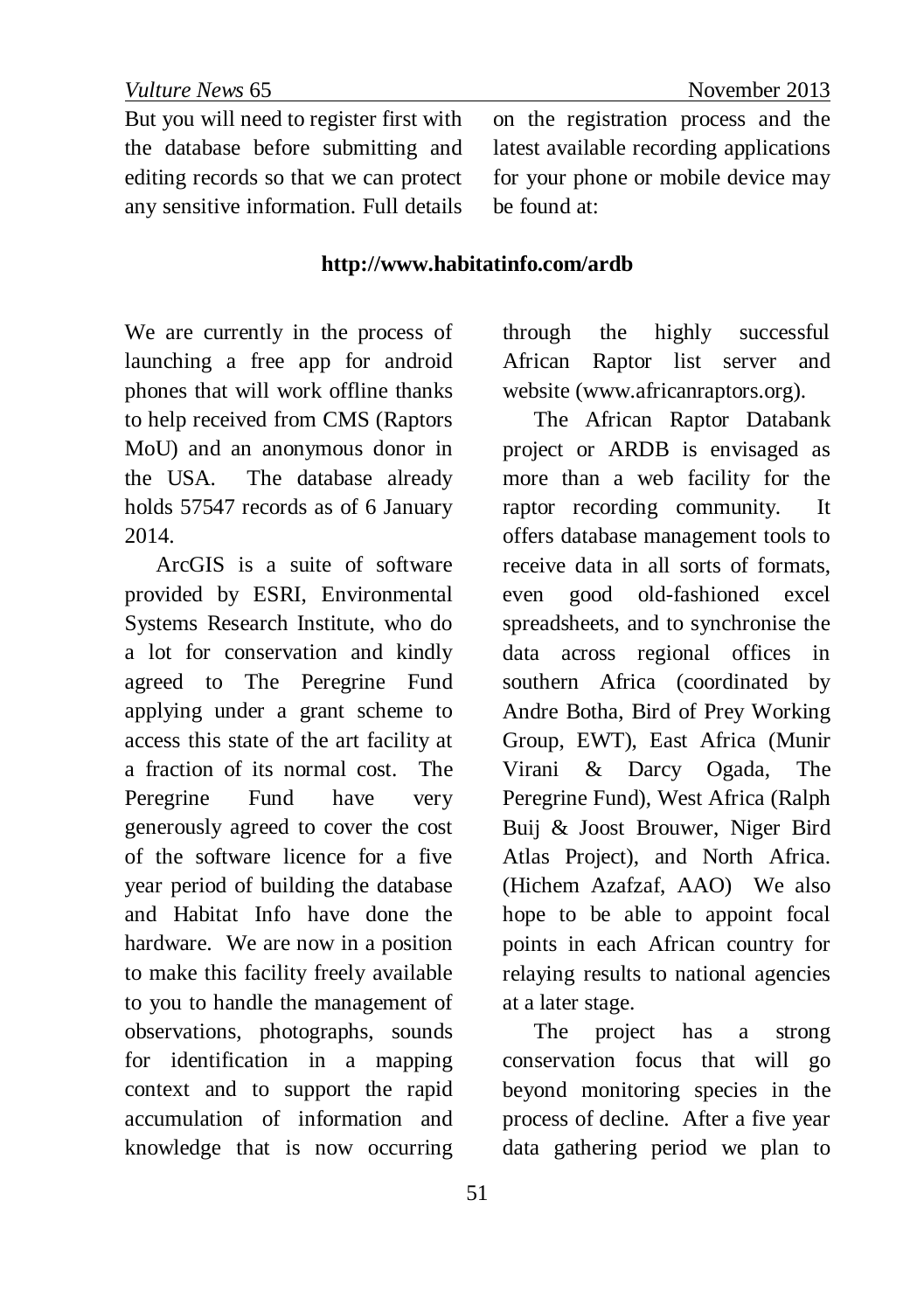analyse the extent and status of the habitat required by each species of African raptor and publish these as a continually updated online conservation atlas. Habitat loss is a primary concern for conservation in Africa, especially in the higher human population density areas, and GIS now offers us high resolution datasets of forests, deserts, mountains, treecover, land use systems and climate change projections across the whole of the continent. These datasets combined with a knowledge of what each species requires will put us in a position to measure species conservation status in an accurate geographical manner and offer a big improvement on current species status assessments.

As we know from the Peregrine Falcon / DDT link and the recent precipitous declines of south Asian vultures, raptors at the top of food chains are often the first to go when environmental problems occur. When present in good numbers, raptors invariably signal healthy and intact ecosystems, of benefit to biodiversity as a whole. Raptors are also highly noticeable, popular with birders, and occur at relatively low density so recording them is not too onerous. For these attributes, we wish to promote raptors as subjects for a continent-wide monitoring programme to indicate the health of Africa's habitats and ecosystems. In addition to habitat loss, raptor declines may flag up many different types of environmental problems, including those not yet fully appreciated or understood.

There are data issues with casual observations of wildlife in that the records often reflect the movements of the recorders more than the distribution of the subjects. But they are empirical data nonetheless and provide direct evidence of species occurrence. The patchiness of the recorder effort may be overcome by distribution modelling which is something we wish to do in order to assess the exact habitat requirement of each species. We conducted a pilot study on this for Madagascar raptors with the University of Pretoria (Jacollete Adam) and The Peregrine Fund. Again raptors are eminently suited to this method because they occur at low density and many exhibit strong territorial spacing behaviours. With adequate input data models such as 'maxent' or 'biomapper' can reveal for us all parts of Africa that are, for example, more than 50% suitable for a particular species. These extents may then be measured accurately and used to assess the niche or population space and then what is happening to this space in terms of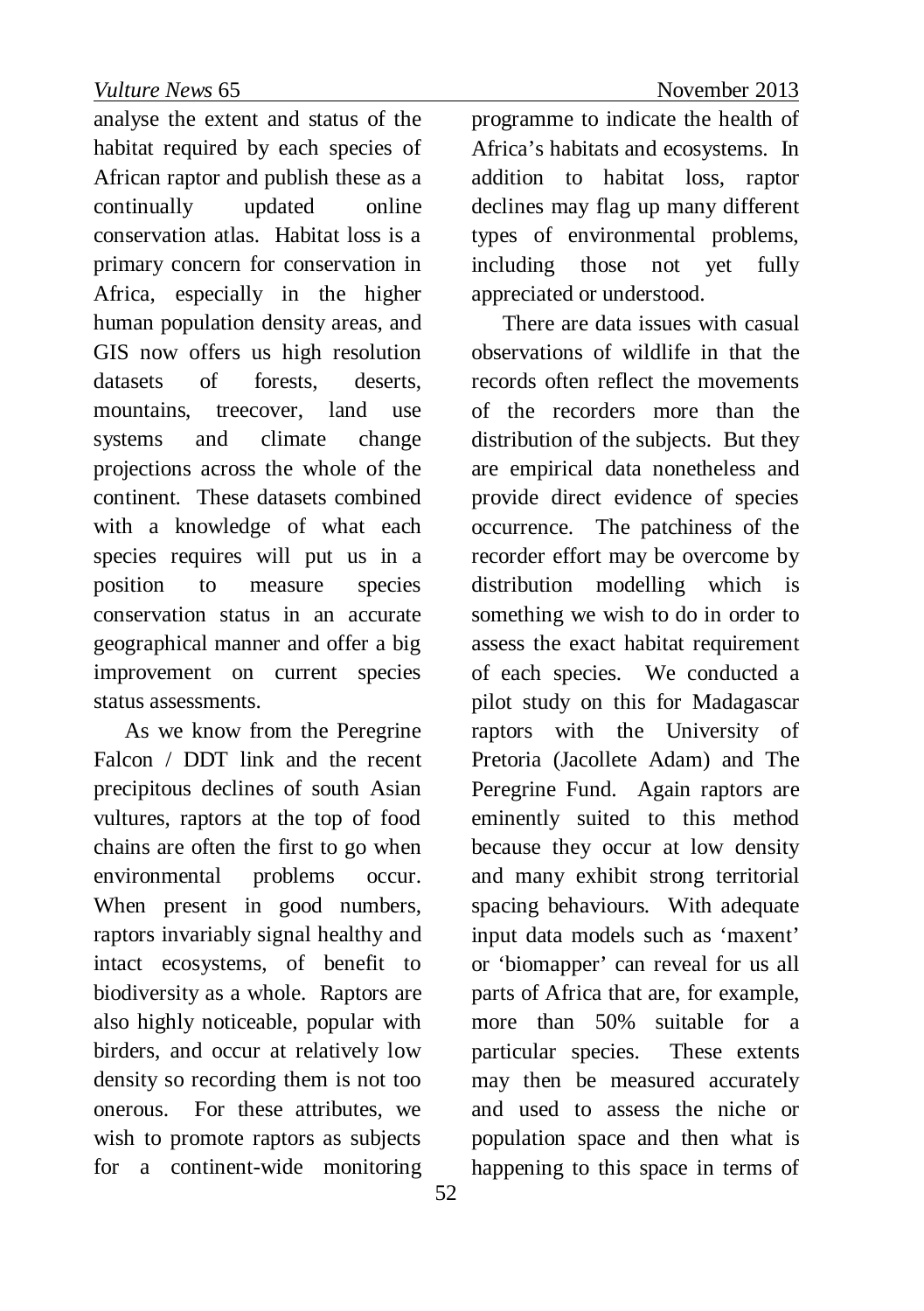human impact. The project can be expected to return a ranking from those species reliant on tiny and dwindling habitats through to those with large ranges based on resilient habitats. The exercise may be

expected to help nation states in Africa gauge the continent-scale importance of their habitat conservation programmes.

Vulture species are also found in particular habitats across Africa, which can hopefully be identified and then measured, but these habitat relationships may not be as closelybound as for raptors which need to catch their prey in a particular vegetation structure. As we learnt so alarmingly at the Pan African Ornithological Congress in Arusha in October vulture populations are now declining drastically in large parts of Africa and these declines are not necessarily attributable to habitat loss. Primary causes are considered to be the muthi or juju trade, the use of poisons to control carnivores, and the spread of power lines and wind turbines. These causes are not due to the loss of a particular land cover but relate to people directly and their land use practices. It may be more difficult to obtain good spatial data on the distribution of these harmful practices but it is certainly something we will try to do in the hope that geographic solutions may be found for vultures just as for other declining raptor populations. We are introducing a mortality module to the live apps which will at least enable us to plot incidents. Above all the ARDB should serve a useful monitoring role in maintaining crucial population data for these birds.

We made a formal launch of the ARDB at the last PAOC but one of the immediate concerns was how to protect sensitive information such as nest sites. And with the drastic rate of decline of vultures in great parts of Africa it was felt that all vulture observations should be viewable only to the observer who recorded them for the moment, except for historical low resolution records It's a great shame not to use the full potential of the facility for sharing everything but it would be prudent not to place the birds at further risk to the Juju trade etc. Hopefully when the database is much larger and vultures are recovering, it will be safe to release more information to the public on vulture distribution and the models can certainly be shown at low resolution. Fortunately ESRI provide a function with ArcGIS Server called ownership-based editing which has enabled us to restrict recorders to editing and deleting only their own records, and we have made nest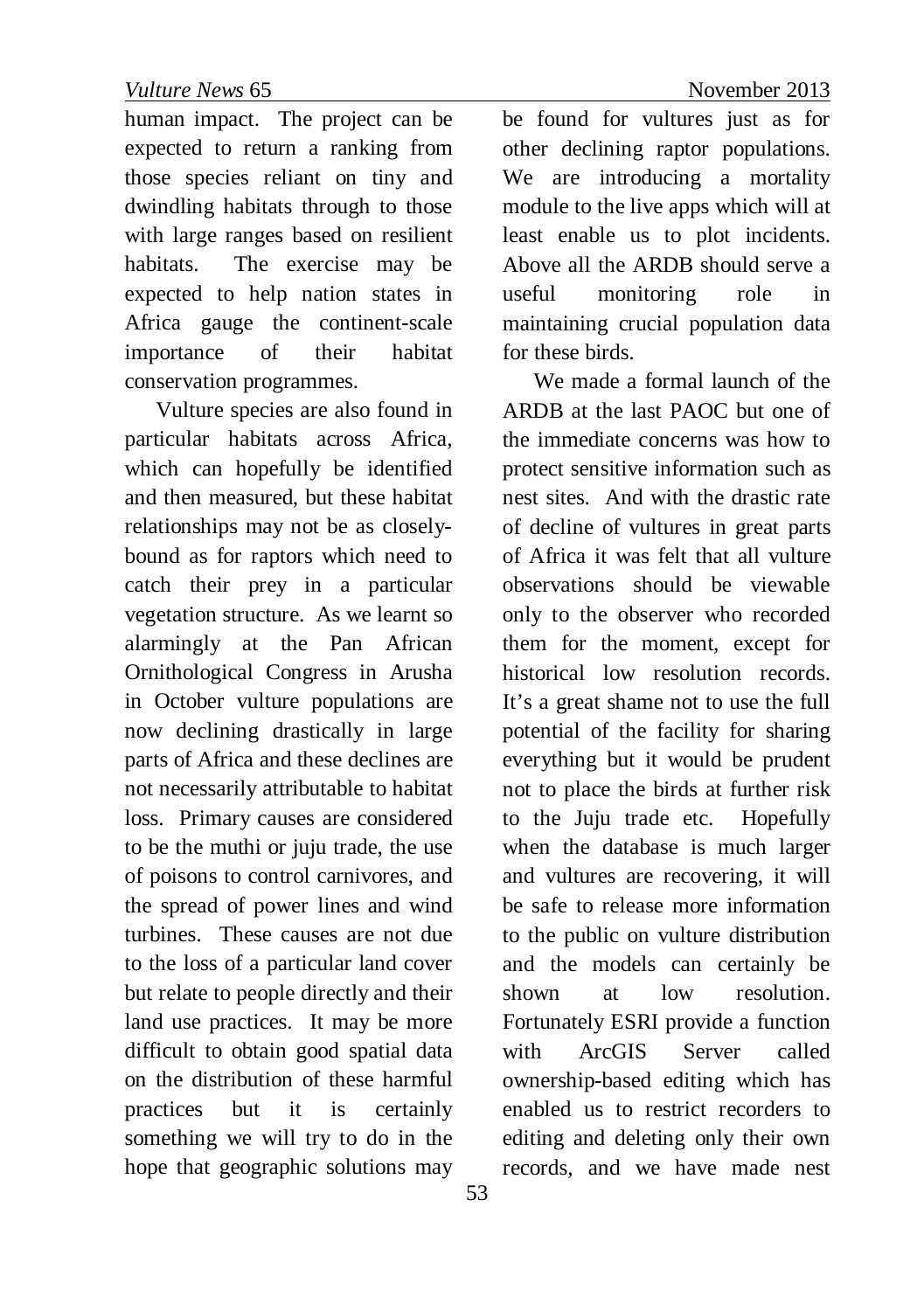records and vulture sightings only visible to the person who made the observations.

The database structure has been designed to accommodate all sorts of raptor data including road counts, ad hoc sightings, fixed point counts, satellite track routes, foot transects, nest records, mortality data, museum specimens, etc. You wouldn't want all the fields to appear on your mobile device so we are simplifying the data collection into different modules for each type of record. Recording the altitude that raptors fly at may also prove useful in mitigating the threat of wind turbines so we include this field in most modules. Using these modules in the field with a GPS enabled smart phone or tablet will automate and validate data recording and take away all the headache and errors that often arise when making a record of coordinates and map projections. But for those of you who don't like gadgets we will still be very grateful for spreadsheet data or even copies of old notebooks with which to build the database when we can.

The project can be described as a citizen science initiative and as the technology has developed it has swung away from the domain of mad mappers into the hands of any raptor observers and the general public. At a later stage we hope to

link the modules to identification guides and capitalise on the education potential of public involvement especially schools. It is largely a voluntary endeavour and we are fortunate to have had three interns here at Habitat Info to help start the database. Zoe Taylor digitized all 15,607 records in the Snow Atlas to provide a wonderful historic record of sub-Saharan species and Sarah Wigley has helped to develop the database with datasets received from Andre Botha (a huge dataset of southern African records from cybertracker!), Niger Bird Atlas Project, Tim Wacher and colleagues for Chad, Simon Thomsett and Laila Bahaa el Din from their trans-Africa raptor road count, Tanzanian Bird Atlas, Darcy Ogada & Munir for East Africa, a field trip to Zambia, Clive Barlow for The Gambia and Joseph Heymans. Morgan Commins, on a remote sensing course at Aberystwyth University, has been helping us to extract the likely locations of large cliffs across the African continent using a method based on Grant Benn's, and the dataset looks as though it holds a lot of potential for predicting and measuring the distributions of cliffnesting and mountain-dwelling species.